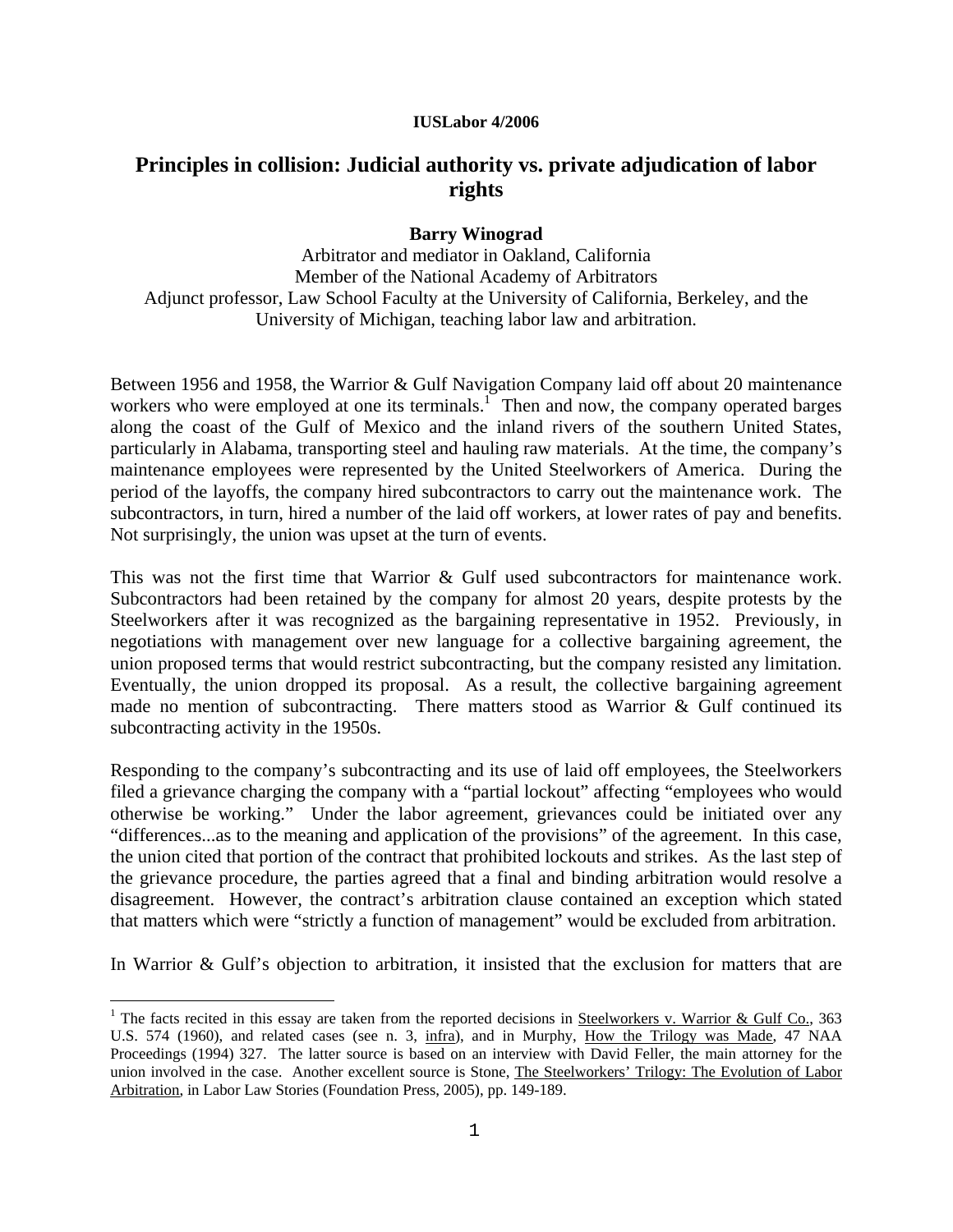"strictly a function of management" was supported by past practice of using subcontractors and by negotiating history. Taken together, the company argued that these considerations permitted the company to undertake subcontracting free from review by an arbitrator. At lower judicial levels, the company prevailed against the union's suit to compel arbitration, but the union appealed.

Late in 1959, the United States Supreme Court entered the picture by agreeing to hear the case. Out of this disagreement emerged a landmark decision of the Supreme Court limiting intervention by the judiciary in assessing whether disputes between labor and management would be resolved by private adjudication as negotiated by the parties, or by courts. The Warrior & Gulf decision was one of three issued by the court on the same day in June 1960, known thereafter as the Steelworkers' Trilogy. $^{2}$ 

As the foundation for the Supreme Court's analysis in the Trilogy, it adopted as its model a system of industrial affairs that substituted peaceful dispute resolution for more volatile collective action, especially strikes. As part of this trade-off, the court accepted deferral of labor disputes to private adjudication through arbitration, rather than judicial determinations in the courts. As a group, the Trilogy decisions prescribe how courts should decide whether a dispute is subject to arbitration, and, after an arbitration, whether the arbitrator's decision should be upheld. The legacy of these decisions has survived to the present day, providing the backdrop to the administration of labor agreements covering millions of U.S. workers.

The first of the three cases, the American Manufacturing decision, involved an employee who had been injured at work, and afterwards settled his claim for a monetary payment. After the settlement, the employee sought to return to work, however a doctor determined that the workers was 25 percent partially but permanently disable. When the company refused to reinstate the worker, the union initiated a grievance relying on the seniority protection under the agreement for long term employees.

Despite the company's argument that the employee (and the union) were barred by the previous injury settlement from seeking his return to work, the Supreme Court ruled that arbitration was required. The court based its decision on a contract provision containing a broad assurance that "any disputes" over the contract's interpretation and application would be resolved by arbitration. In the court's view, the merits of the decision were for the arbitrator to decide, not the courts. This was so, said the court, even if the underlying claim might be seen by some as frivolous, since the parties had bargained for this method of resolving their differences. The court reasoned that, where the union's claim "on its face is governed by the contract," it matters not if the union is right or wrong on the merits since this "is a question of contract interpretation for the arbitrator."<sup>3</sup> The courts, according to the Supreme Court, "have no business weighing the merits of the grievance" in deciding whether arbitration should be required.<sup>4</sup>

<sup>&</sup>lt;sup>2</sup> Steelworkers v. American Manufacturing Co., 363 U.S. 564 (1960); Steelworkers v. Warrior & Gulf Co., supra; Steelworkers v. Enterprise Corp., 363 U.S. 595 (1960).

American Manufacturing, supra, 363 U.S. at 568. 4

 $4\overline{\mathrm{Id}}$ .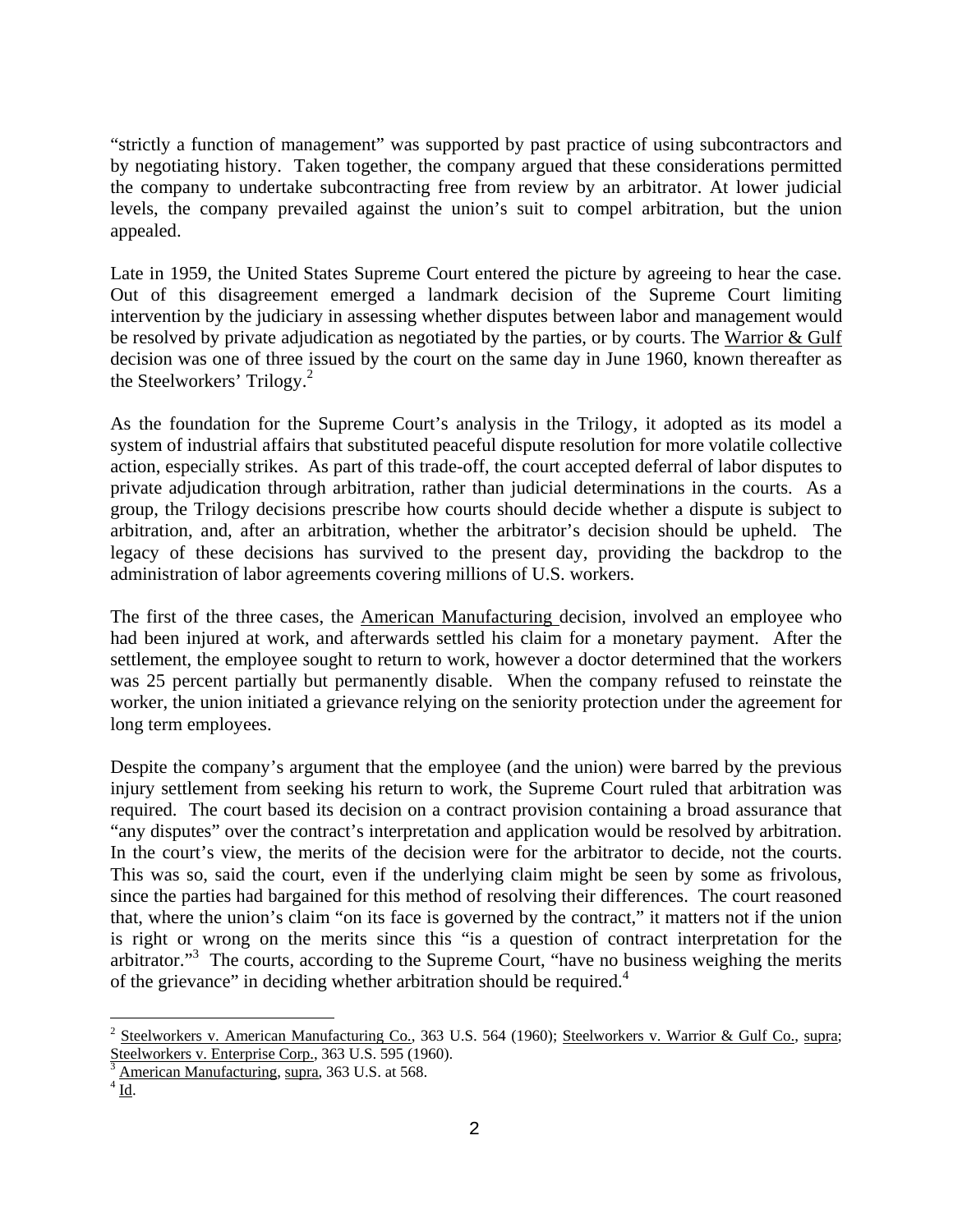#### **IUSLabor 4/2006**

The second case in the Steelworkers Trilogy was the Warrior & Gulf decision. Compared to the facts in American Manufacturing, the Warrior & Gulf dispute was harder to decide in favor of arbitration because, at first blush, several relevant factors strongly favored the company's objection to arbitration. As noted above, not only was there a long practice of subcontracting maintenance work on the barges, but the Steelworkers union had proposed, without success, a contract restriction on subcontracting. Moreover, the arbitration provision of the labor agreement contained an exception for matters that were "strictly a function of management."

Nevertheless, these considerations did not prevent the court from ruling in favor of the company. Instead, arbitration was ordered. The core of the court's reasoning is reflected in a series of assumptions about labor relations in the U.S. under the National Labor Relations Act adopted by the Congress in 1935, and amended in 1947.<sup>5</sup>

One assumption is that arbitration "is part and parcel of the collective bargaining process itself."<sup>6</sup> The labor agreement resulting from negotiations is "more than a contract; it is a generalized code to govern a myriad of cases which the draftsmen cannot wholly anticipate."<sup>7</sup> Out of this special process, a "new common law" emerges for each covered workplace as part of building "a system of industrial self-government."<sup>8</sup> Since bargaining agreements that apply to vast settings could not possibly cover each and every workplace dispute, gaps would be "filled in by reference to the practices of the particular industry and of the various shops covered by the agreement."<sup>9</sup>

In resolving disputes arising in the specialized context of labor relations, the court distinguished commercial (that is, traditional contract) arbitration from labor arbitration: "In the commercial case, arbitration is a substitute for litigation. Here arbitration is the substitute for industrial strife."<sup>10</sup> In the court's view, the choice was between having a "relationship governed by an agreed-upon rule of law," or leaving disputes "to a temporary resolution dependent solely upon the relative strength, at any given moment, of the contending forces." $11$  Following from this analysis, the court reasoned that the grievance procedure in a labor agreement "is at the very heart" of industrial self-government, assists in "molding a system of private law," and is "part of the continuous collective bargaining process."<sup>12</sup>

Still, while acknowledging the social and economic underpinnings of its legal framework, the court recognized that the courts could not completely abandon the field of labor disputes. As the court observed, since arbitration is a matter of contract, "a party cannot be required to submit to

<sup>&</sup>lt;sup>5</sup> 29 U.S.C. Section 151, et seq.

 $\frac{6}{7}$  Warrior & Gulf Co., supra, 363 U.S. at 578.

 $\frac{7}{8}$  Id.

 $\frac{10}{9}$  Id. at 579-580.

 $\frac{10}{10}$  Id. at 580.<br>  $\frac{10}{11}$  Id. at 580.<br>  $\frac{12}{11}$  Id. at 581.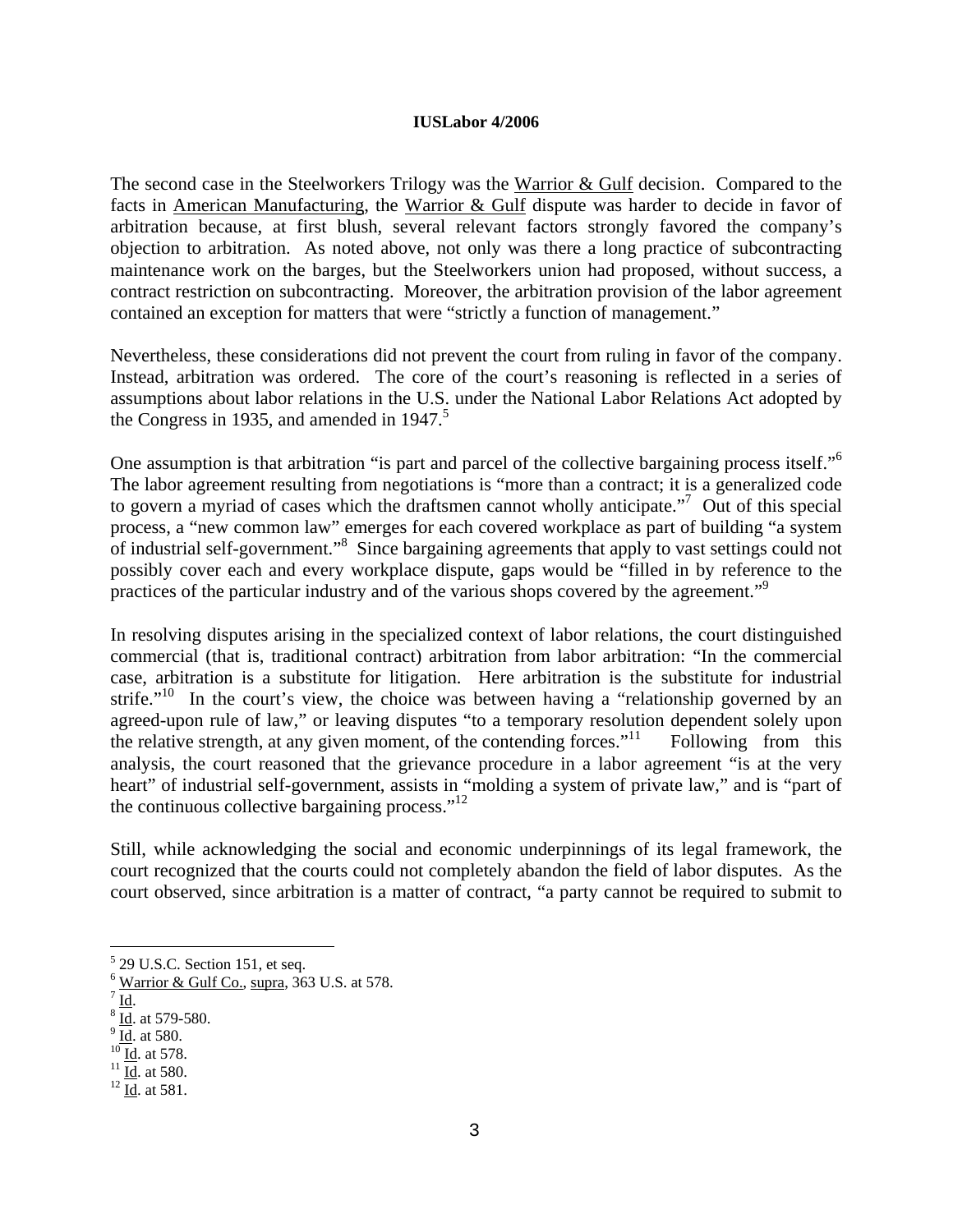arbitration any dispute which he has not agreed so to submit."<sup>13</sup> The court affirmed that "the question of arbitrability is for the courts to decide."<sup>14</sup> Without this assurance, the right to contract would be thwarted, and arbitration would govern in every instance of a contract dispute.

However, beyond the court's premise of protecting the right to contract, an important question remained; that is, how should the judiciary approach an objection to arbitration without sacrificing its own independence, but also without undermining the industrial system founded on collective bargaining? In answering this question in a manner that supported the private adjudicatory system, the court developed a procedural approach and an operating presumption that provides a decided advantage to arbitration and strengthened unions as an institutional force. The court stated, "[A]n order to arbitrate the particular grievance should not be denied unless it may be said with positive assurance that the arbitration clause is not susceptible of an interpretation that covers the asserted dispute. Doubts should be resolved in favor of coverage."<sup>15</sup> To this day, the court's pronouncement is known as "the positive assurance" test. Another passage amplified the court's approach: "In the absence of any express provision excluding a particular grievance from arbitration, we think only the most forceful evidence of a purpose to exclude the claim from arbitration can prevail...."<sup>16</sup>

Adding weight to this analysis, the court noted that the Steelworkers union was subject to a "no strike" prohibition in its contract with Warrior & Gulf. Based on this constraint and the absence of any contract language that specifically mentioned subcontracting, the court treated the issue of whether management had the right to subcontract as a dispute implicitly arising under the agreement. On this point, the court stated that, "in a very real sense everything that management does is subject to the agreement, for either management is prohibited or limited in the action its takes, or if not, it is protected from interference by strikes."<sup>17</sup> The court warned that if the contract language excluding matters that are "strictly a function of management" was applied to bar the union's right to invoke arbitration, then "the arbitration clause would be swallowed up by the exception."<sup>18</sup> Briefly stated, the issue before the court was whether the subcontracting dispute was a subject for arbitration, not whether the company had the right to contract out work.

As if proving the wisdom of the Supreme Court's decision, afterwards, when the Steelworkers' claim was taken before an arbitrator, he ruled that Warrior & Gulf's subcontracting following the layoff violated the labor agreement.<sup>19</sup> In particular, the arbitrator relied on evidence that the company had provided assurances in negotiations that it would not engage in subcontracting without limitation, and that the company failed to adequately explain how employee levels declined, while production increased, other than by excessive subcontracting.

Rounding out the Steelworkers Trilogy was a third decision, the Enterprise Wheel case, dealing

 $13$  Id. at 582.

<sup>&</sup>lt;sup>14</sup>  $\frac{Id}{Id}$ . at 583, n. 7.<br><sup>15</sup>  $\frac{Id}{Id}$ . at 582-583.<br><sup>16</sup>  $\frac{Id}{Id}$ . at 584-585.<br><sup>17</sup>  $\frac{Id}{Id}$ . at 583.<br><sup>18</sup> Id. at 584.

 $^{19}$  Warrior & Gulf Navigation Co., 36 LA 695 (Holly, Arb., 1961).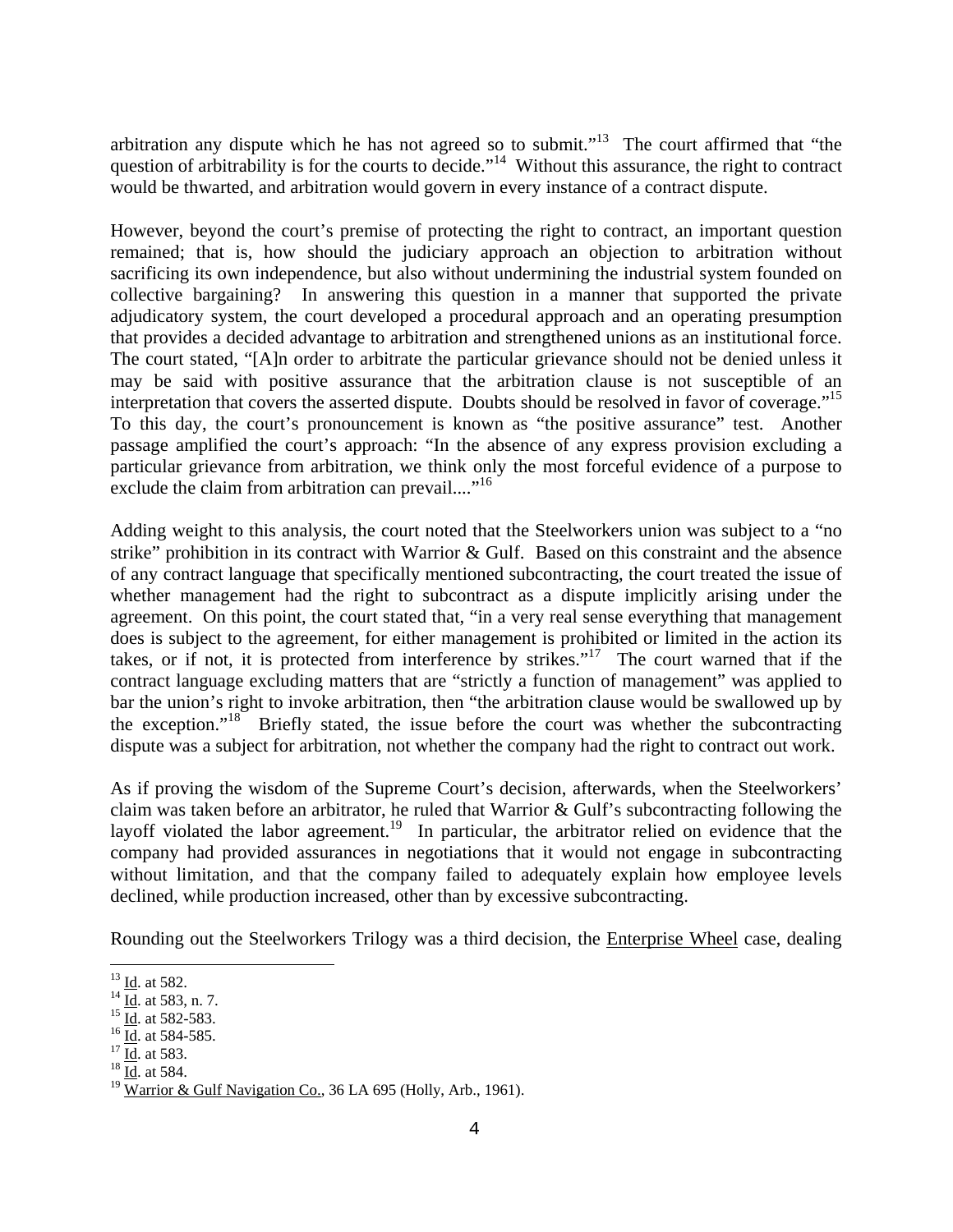#### **IUSLabor 4/2006**

with the scope of judicial review when an arbitration award is challenged.<sup>20</sup> In this dispute, an arbitrator ordered the reinstatement of 11 workers who had been fired after they walked off the job in solidarity with another employee who had been fired. The labor contract prohibited strikes during the term of the agreement, and also provided for arbitration of disputes over contract differences, such as employee dismissals. As a starting proposition, the Supreme Court stated that "[T]he refusal of courts to review the merits of an arbitration award is the proper approach to arbitration under collective bargaining agreements."21 To permit otherwise, said the court, would undermine federal labor policy favoring arbitration to settle disputes. Further, in the court's view, arbitrator expertise is especially appropriate in formulating remedies in light of "the need...for flexibility in meeting a wide variety of situations."<sup>22</sup>

Still, while supporting broad leeway for arbitrators to carry out their assignments, the court did not prohibit courts from a limited role for judicial review. The court cautioned that an arbitrator "does not sit to dispense his own brand of industrial justice."23 An arbitrator's award, stated the court, "is legitimate only so long as it draws its essence from the collective bargaining agreement." From this passage, the "essence test" was born to assure great deference to arbitration decisions, even if not a promise of absolute confirmation in all cases.

Since 1960, the Supreme Court has reaffirmed the basic principles expressed in the Steelworkers Trilogy.<sup>24</sup> The court also has applied its pro-arbitration perspective to the field of commercial arbitration.25 However, labor's victory did not arise in a vacuum, and has not been without disadvantage.

The basic U.S. statute to protect unionization in private enterprise was passed in 1935, but was amended in 1947 in a way that sharply rolled back some of labor's weapons, in particular by allowing employers to charge unions with unlawful practices, such as the use of secondary boycotts as an economic weapon.<sup>26</sup> One feature of the 1947 amendment authorized lawsuits to enforce labor agreements, in part to afford employers an avenue to sue for damages arising from the breach of "no strike" agreements.27 Another feature of the revised statute was promotion of new avenues for dispute resolution, including creation of a special federal agency to provide mediators, and a separate statutory section expressing a legislative preference for arbitration.<sup>28</sup>

In this context, the labor movement's options were more circumscribed than they were a decade

<sup>&</sup>lt;sup>20</sup> Steelworkers v. Enterprise Corp., supra, 363 U.S. 593 (1960).<br>
<sup>21</sup> <u>Id</u>. at 596.<br>
<sup>22</sup> Id. at 597.<br>
<sup>23</sup> Id. <sup>24</sup> See, e.g, <u>AT&T Technologies v. Communication Workers</u>, 475 U.S. 643 (1986); <u>Major Leagues Baseball </u>

See, e.g., First Options of Chicago, Inc. V. Kaplan, 514 U.S. 938 (1985); Howsam v. Dean Witter Reynolds, Inc. 537 U.S. 79 (2002).

 $26$  29 U.S.C. Section 158(b)(4).

<sup>&</sup>lt;sup>27</sup> 29 U.S.C. Section 185.

<sup>28 29</sup> U.S.C. Section 173(d).